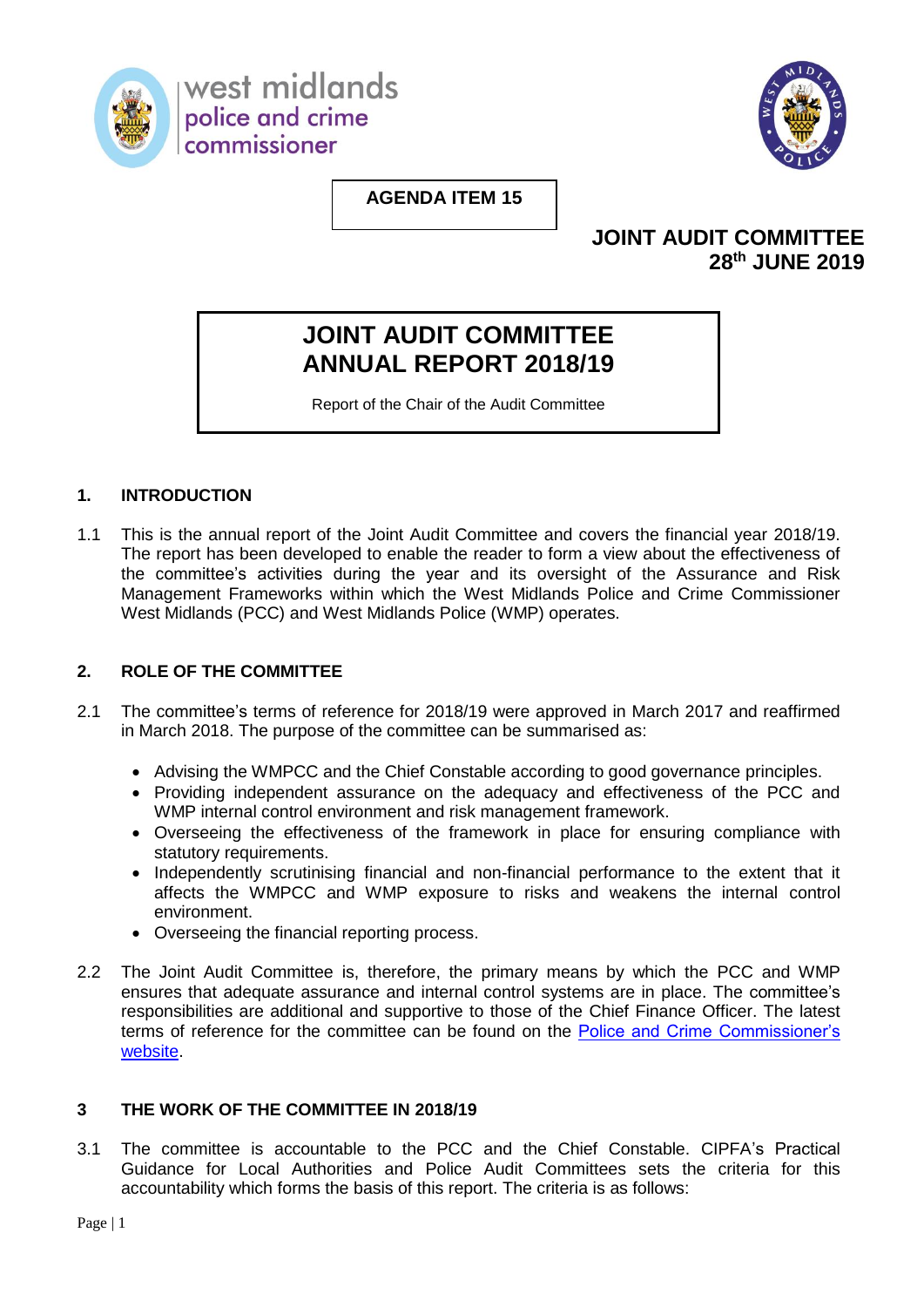- Has the committee fulfilled its agreed terms of reference?
- Has the committee adopted recommended practice?
- Have the development needs of committee members been assessed and are committee members accessing briefing and training opportunities?
- Has the committee assessed its own effectiveness or been the subject of a review?
- What impact has the committee had on the improvement of governance, risk and control?

This report sets out progress made by the committee against each of these criteria.

#### **Has the Committee fulfilled its agreed terms of reference?**

- 3.2 The specific objectives of the committee during 2018/19 was to oversee the following arrangements:
	- Internal Control Environment
	- Corporate Risk Management
	- Regulatory Framework
	- Internal Audit
	- External Audit
	- Financial Reporting
	- Inspection and Review
- 3.3 The committee has met its requirements during the year. A total of 42 reports were considered, the details of which are provided in Appendix A. The key activities are summarised below:
	- **Internal Control Environment** The committee maintained oversight of the preparation of Annual Governance Statements for the PCC and WMP, which are consistent with the principles of the *CIPFA/SOLACE Framework: Delivering Good Governance in Local Government*. The Annual Governance Statements were considered by the committee prior to their final production.

The committee also considered the robustness of the internal control environment through reports from both internal and external audit.

- **Corporate Risk Management** Risk Management updates of the PCC and WMP were considered at each committee meeting. The risk registers presented to each meeting focused on the most strategic risks.
- **Regulatory Framework** Specific aspects of the regulatory framework, such as Anti-Fraud and Corruption annual effectiveness review, have been considered during the year. An update on internal investigations undertaken by the Professional Standards Department was also presented to the committee, providing oversight on matters of conduct and behaviour. In addition, the committee approved a revised Anti-Fraud, Bribery and Corruption Policy.

The committee has maintained an overview in respect of financial regulations and contract standing orders through the assurance work provided by internal audit during the year on key financial systems; including, treasury management, budget monitoring, accounts payable and accounts receivable etc.

**Internal Audit** – Internal audit activity updates were reviewed at every meeting with updates on agreed plans, performance of the internal audit team and significant findings from those audits with a 'Limited' or 'Minimal' opinion being considered. The internal audit finding updates considered by the committee continue to be wide ranging, for example; Access and Usage of Systems, Force Governance Arrangements, Disclosure, Bail Management, Custody Visiting and WMP2020 aspects, such as Benefits Realisation.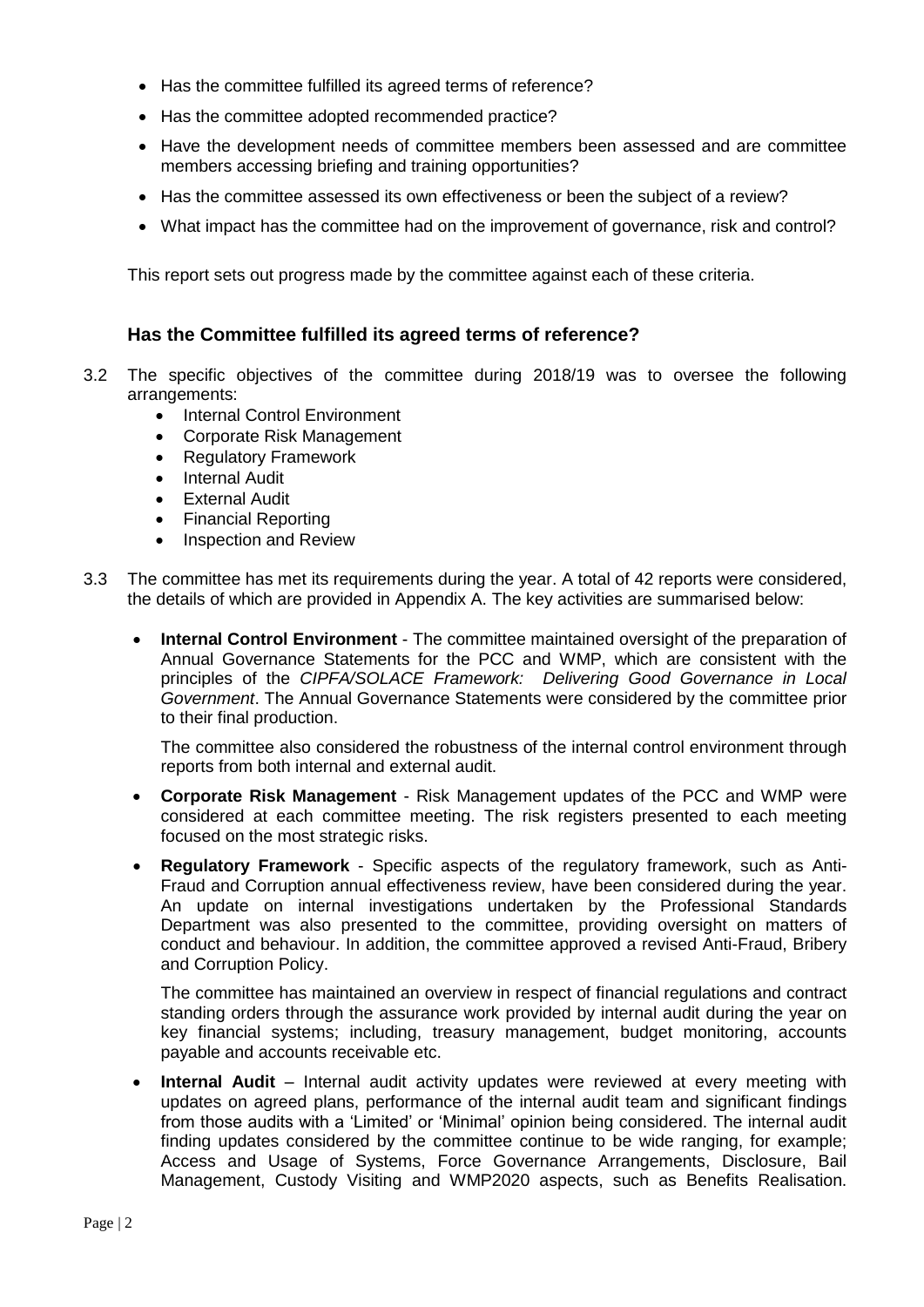Where appropriate, the committee requested additional updates from management to gain additional assurances around the audit findings.

The committee also monitor the implementation of internal audit recommendations and challenge progress made by management, if required.

In addition, updates on internal audit's compliance against the Public Sector Internal Audit Standards have also been deliberated. In March 2019, the committee endorsed the Internal Audit Strategy and Audit Charter and the Work Programme for 2019/20.

**External Audit** – External audit activity was also reviewed at each meeting with plans and regular update reports received. Regular sector updates from external audit on emerging national issues and developments that may be relevant to the PCC and WMP were considered as part of these updates. The committee also discussed the performance of external audit against their pre-defined Key Performance Indicators

Whilst the terms of reference refer to the committee approving the external audit fees, in practice this does not occur as fees are set nationally. The committee are however made aware of the fees through external audit reports and have the opportunity to comment. The committee have been kept appraised of the appointment of external auditors through Public Sector Audit Appointments Limited (PSAA).

 **Financial Reporting** – Statements of Accounts were reviewed prior to their final production in addition to the committee considering the related external auditor's report.

Accounting Policies and Treasury Management Strategy were also considered during the year.

Members are aware of the HMICFRS VFM outcomes published on an annual basis and this is included in the committee's work plan for 2019.

- **Inspection and Review** Regular updates from HMICFRS inspections were considered at each meeting and a sample of inspections were scrutinised in detail to ensure appropriate progress with implementing the areas for improvement identified by HMICFRS. These reviews have included:
	- $\triangleright$  PEEL Effectiveness reviews
	- $\triangleright$  Online and on the edge: real risks in a virtual world
	- $\triangleright$  Modern Slavery
	- $\triangleright$  A progress report on the police response to domestic abuse 2017
	- PEEL Legitimacy 2016 & 2017

#### **Has the committee adopted recommended practice?**

- 3.4 The CIPFA Practical Guidance for Local Authorities and Police Audit Committees was published during 2018/19. An assessment was completed of the committee's terms of reference against the model terms of reference detailed in the guidance. Only minor revisions were required that were approved by the Committee in March 2019.
- 3.5 During the year, the committee also completed a self-assessment against the requirements set out in the CIPFA guidance. This provided an evaluation of the committee's effectiveness, which presented a positive picture of conformance against the requirements set. The committee held an extended discussion, facilitated by Grant Thornton to explore the feedback from the selfassessment and wider best practice/learning, which identified a couple of potential areas to be progressed during 2019/20. These included:
	- Seeking clarity over how certain aspects of the committee's oversight responsibilities operate in practice – For example, the committee has an active role in ensuring that an appropriate risk framework is in place and is operating effectively. Having a greater understanding of how the risk process operates would allow for more proactive scrutiny. This also applies to other processes, such as internal audit. The Committee will consider their training requirements during 2019/20 which will contemplate training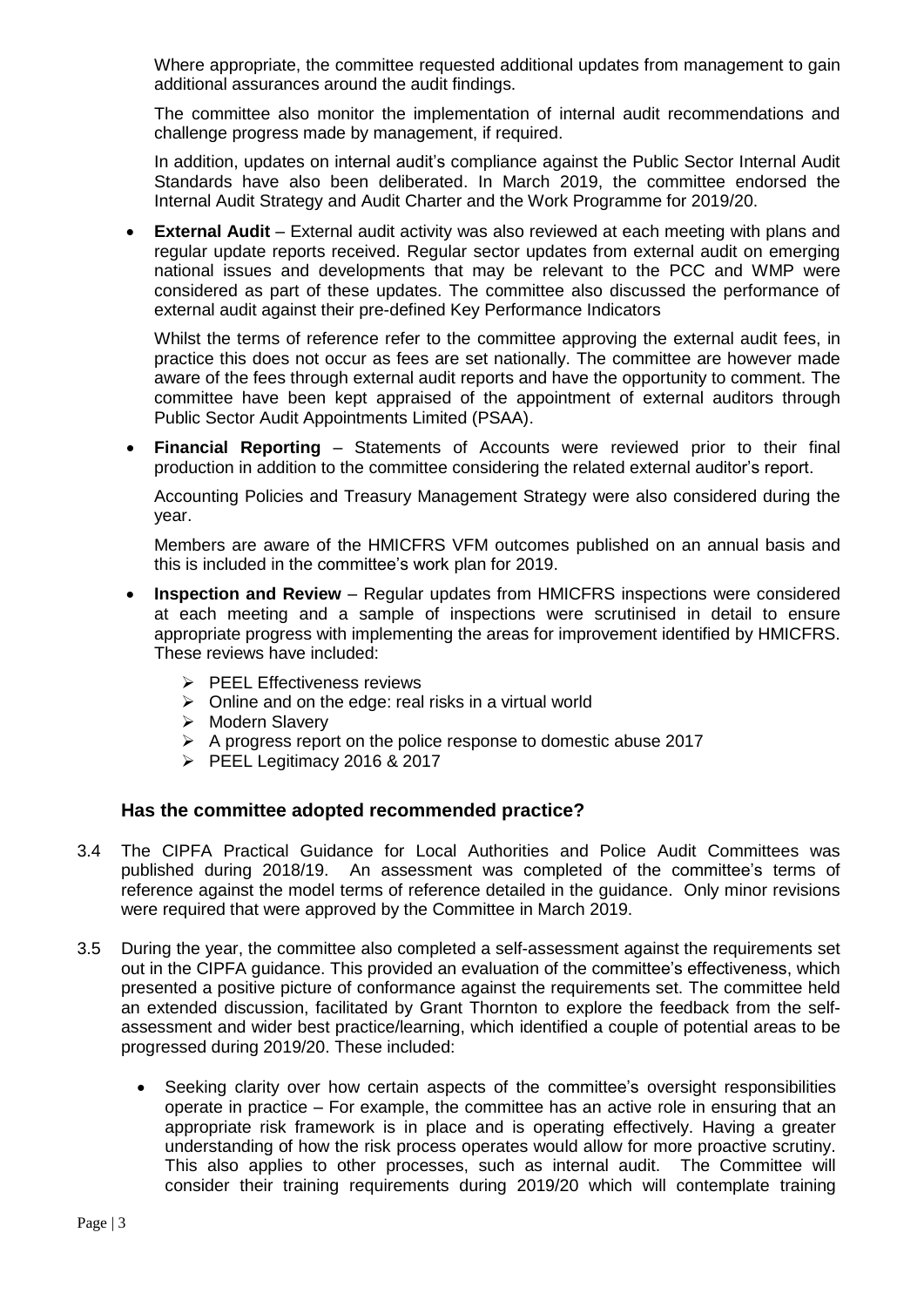around internal processes and external training around best practice and critical success factors for audit committees.

- Exploring further opportunities to evaluate the effectiveness of the committee For example, obtaining feedback from attendees and other stakeholders. Members will consider methods of seeking feedback on the operation of the committee which would provide additional assurance that the committee is fulfilling its role effectively and it is adding value.
- Strengthening and supporting accountability An audit committee is most effective in supporting accountability when it discussed governance, risk and control issues with the responsible officers directly. This happens for some areas, for example, HMICFRS reports and occasionally for internal audit report findings, but less so for areas such as risk management. Wider attendance of responsible officers and risk owners will be considered going forward.

#### **Have the development needs of committee members been assessed and are committee members accessing briefing and training opportunities?**

3.6 No formal training has been undertaken by the committee during 2018/19, with focus being placed on assessing the committee's roles and responsibilities, and in committee members undertaking a formal self-assessment against the requirements of the CIPFA guidance. Formal training requirements will now be considered following conclusion of the selfassessment exercise.

#### **Has the committee assessed its own effectiveness or been the subject of a review?**

3.7 The committee has assessed its own effectiveness against the CIPFA guidance and Grant Thornton's 'Examining the Evidence - Audit Committee effectiveness in the police sector.' The results of this exercise were largely positive with only minor exceptions being identified. In addition to the points raised in 3.5 above, these exceptions largely relate to the committee's role in obtaining assurance on collaborations. At present assurance on partnerships and wider collaborations is obtained through routine internal audit arrangements which is considered adequate, but as the number and complexity of collaborations increases, this may be an area where the committee will need to consider the need for greater oversight and scrutiny.

#### **What impact has the committee had on the improvement of governance, risk and control?**

- 3.8 A wide range of issues were considered by the committee during the year, providing independent scrutiny of the PCC and the Chief Constable. The committee has made an impact on the governance of both organisations as demonstrated in the following examples:
	- The committee has continued to enhance its review of HMICFRS inspections tracking by receiving detailed updates and presentations on selected HMICFRS inspections at each meeting. The committee has provided additional scrutiny to those inspections on the HMICFRS tracker with significant recommendations outstanding.
	- Increased scrutiny of risk registers has enabled the committee to contribute to developments within the risk management arrangements of the PCC and WMP. The committee questioned the inconsistencies in the format and content of the risk registers, which resulted in the format being reviewed mid-year to be consistent across both the PCC and WMP.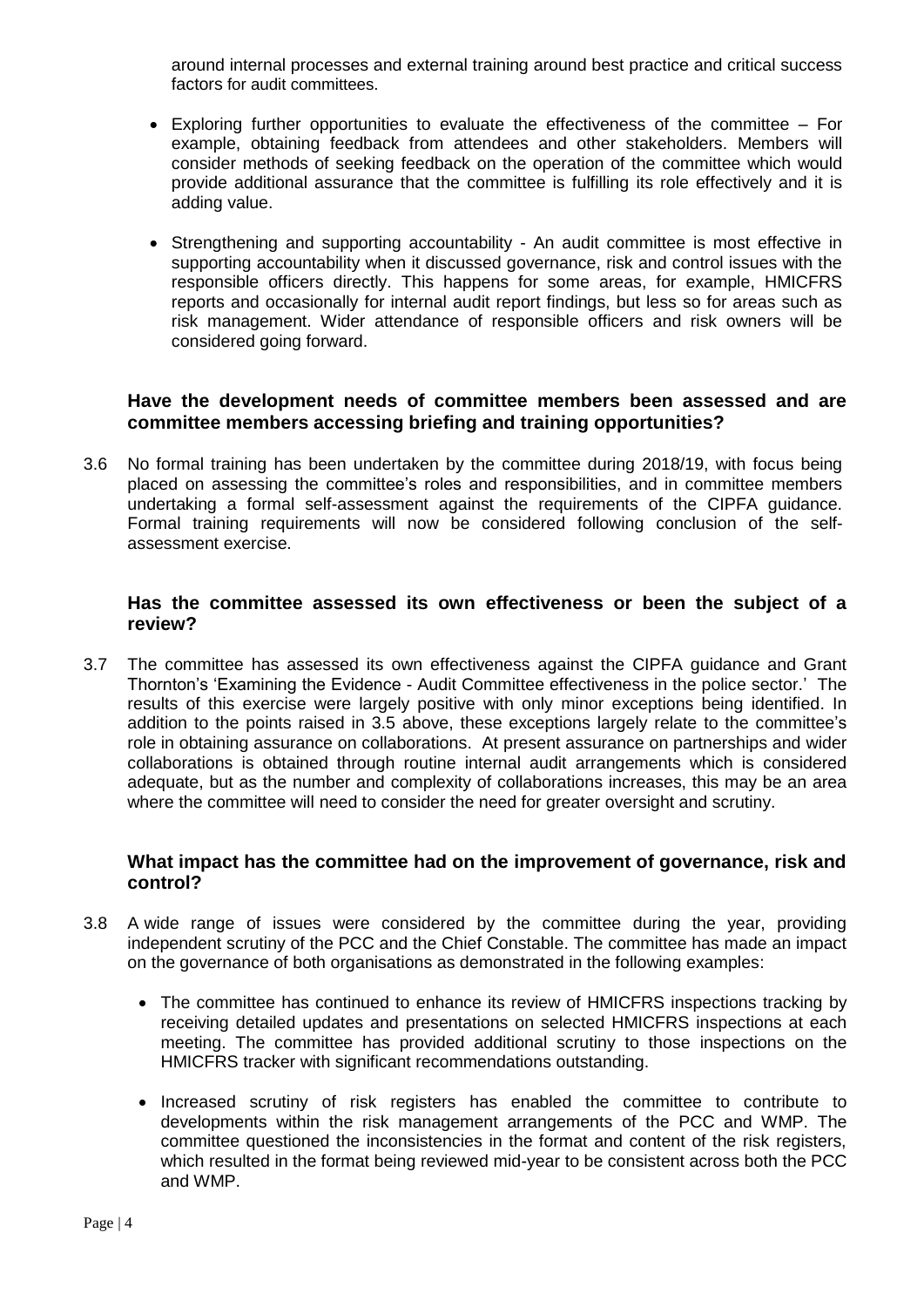- The committee ensures that the work of internal audit continues to be directed to those areas of greatest risk. For matters of significant weaknesses raised by internal audit, the committee have receiving updates directly from WMP to gain a greater level of assurance around progress made to address these high risk areas. The committee has considered in private some areas of particular sensitivity, rather than defer its scrutiny.
- The committee has a played a key role in reviewing the annual accounts and annual governance statements, providing assurance to the PCC and Chief Constable before they formally approve these documents.
- The committee continues to monitor the performance of the internal and external auditors and members have actively participated in nationally held PSAA Local Audit Quality Forum events.
- Supplementary to the above, and following scrutiny of representatives of the West Midlands Combined Authority (WMCA), the committee submitted a full formal response to the WMCA consultation on the future of policing governance and provided its advice to the PCC and Chief Constable accordingly.

#### **4 Membership of the Committee and Attendance Record**

- 4.1 The committee comprises of six members and is chaired by Sue Davis. The other members are Christine Barve (Vice Chair), Ernie Hendricks, Cath Hannon, Gurinder Singh Josan and Waheed Saleem.
- 4.2 The Committee met formally on five occasions during 2018/19, one of which was an extraordinary meeting to discuss external audit's findings in relation to the draft statement of accounts. All meetings were quorate. Due to health issues the Vice Chair was unable to attend some of the meetings. The attendance of members is detailed below.

| <b>Member</b>                | No. of<br><b>Meetings Held</b> | Number of<br><b>Meetings Attended</b> | % of Meetings<br><b>Attended</b> |
|------------------------------|--------------------------------|---------------------------------------|----------------------------------|
| Sue Davis - Chair            |                                |                                       | 100%                             |
| Christine Barve - Vice Chair |                                |                                       | 40%                              |
| <b>Waheed Saleem</b>         |                                |                                       | 100%                             |
| Ernie Hendricks              |                                |                                       | 80%                              |
| Cath Hannon                  |                                |                                       | 60%                              |
| <b>Gurinder Singh Josan</b>  |                                |                                       | 80%                              |

#### Table 1: Joint Audit Committee Attendance 2018/19

- 4.3 No declarations of interest were recorded during the year.
- 4.4 In addition to the members, the Chief Executive, Chief Finance Officer, Head of Internal Audit, Deputy Chief Constable, Director of Commercial Services, representatives from external audit (Grant Thornton) and other officers, as appropriate, attended committee meetings.

#### **5 PRIORITIES FOR 2019/20**

- 5.1 The schedule of work for 2019/20 was approved by the committee in March 2019 and includes reviews of the internal and external annual audit plans, statements of accounts, annual governance statements, annual audit reports, internal audit updates, treasury management strategy, accounting policies, risk management strategy, risk registers, HMICFRS updates and anti-fraud and corruption effectiveness.
- 5.2 Looking forward, the committee will be enhancing its effectiveness by developing in the following areas: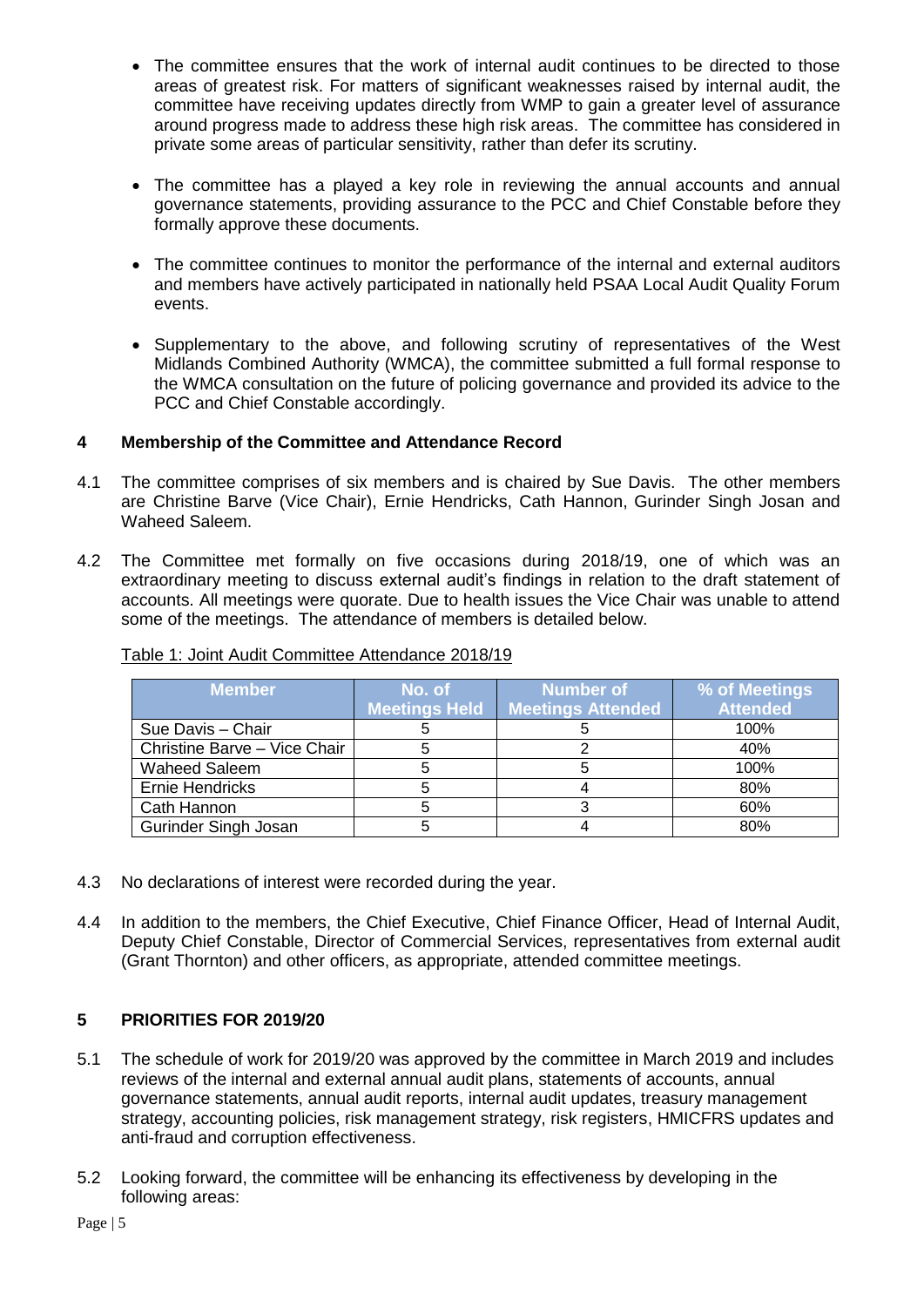- Considering further formal training of the committee following the publication of the revised CIPFA guidance, incorporating best practice and critical success factors for audit committees.
- As part of wider training and development, the committee will seek clarity over how certain aspects of the committee's oversight responsibilities operate in practice through internal awareness sessions/briefings.
- Continuing to receiving a wider range of assurance on key corporate and strategic risks facing the PCC and WMP, for example through examination of risk registers, the risk based approach to internal audit and on scrutiny of progressing areas for improvement identified in HMICFRS inspections. The committee will continue to strengthen and support accountability by discussing governance, risk and control issues directly with responsible officers, where considered appropriate.
- Maintaining oversight of the internal investigations and approving any revisions required to the anti-fraud and corruption arrangements which are key to promoting a strong ethical and counter fraud culture.
- Continued involvement in assessing internal audit against Public Sector Internal Audit Standards and in reviewing the effectiveness of internal audit through its regular reporting on performance.
- Providing oversight of the Corporate Governance arrangements through updates from the internal Joint Corporate Governance Board and through review of the annual governance statements.

#### **6 CONCLUSION**

- 6.1 The committee's primary contribution to the PCC's and WMP strategic objectives is to ensure the governance, control, risk management and audit systems which underpin the work of the PCC/Force are sound, reliable, robust and secure.
- 6.2 This report gives an overview of the comprehensive range of work undertaken by the committee, which has enabled it to conclude that the Commissioner's / Chief Constable's system of checks and balances remain adequate and effective and that the overall arrangements for corporate governance are deemed satisfactory.
- 6.3 The committee has reviewed its effectiveness against its terms of reference and has undertaken a self-assessment against the revised CIPFA Practical Guidance for Local Authorities and Police Audit Committees. Opportunities to enhance the effectiveness of the Committee have been identified for implementation in 2019/20.
- 6.4 The committee continues to recognise the significant challenges facing the Commissioner and the Chief Constable and aims to promote and support good governance. Any advice offered will be considerate of these challenges.
- 6.5 The continued openness of the Police and Crime Commissioner and Chief Constable and the value they place on the work of the Joint Audit Committee in assisting them to provide best value to local citizens is of vital importance to our effective working and is greatly appreciated.
- 6.6 I would like to thank my Vice Chair, fellow committee members and officers for their support in enabling us to achieve our objectives during 2018/19.

## **Sue Davis**

**Chair Joint Audit Committee 2018/19**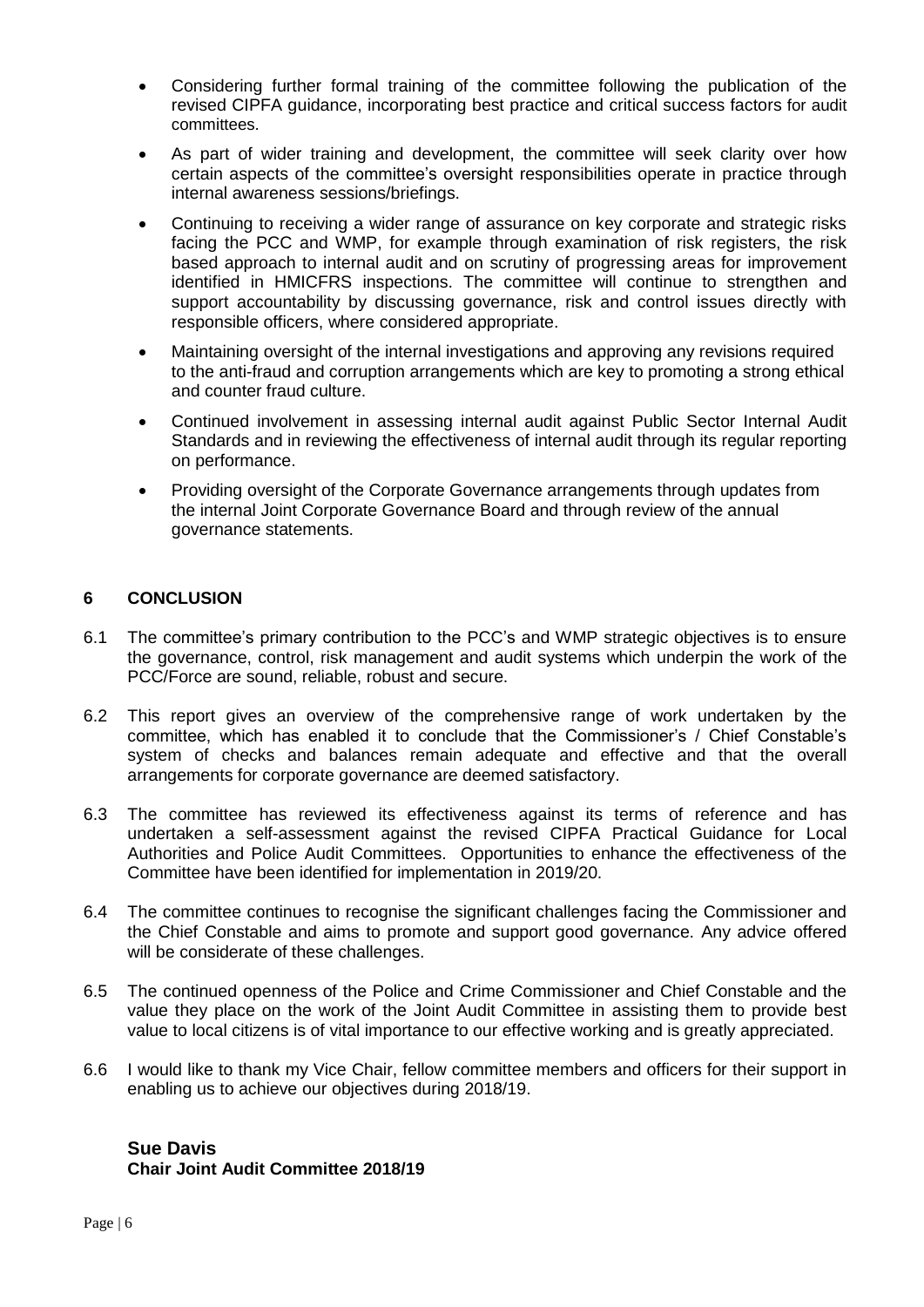#### **Reports Considered by the Joint Audit Committee 2018/19**

#### **June 2018**

- Statement of Accounts
- Annual Governance Statements
- Internal Audit Annual Report 2017/18
- Internal Audit Activity Report 2018/19
- Internal Audit Quality Assurance and Improvement Programme
- HMICFRS Inspections Update
- Force Risk Management Strategy, including Force Risk Register and OPCC Risk **Register**
- Insurance update
- External Audit progress report and Sector Update
- External Audit 2018/19 Fee letters
- Joint Audit Committee Annual Report 2017/18
- Joint Audit Committee Work Plan 2018/19

#### **September 2018**

- Treasury Management Update
- Force Risk Management Strategy, including Force Risk Register and OPCC Risk **Register**
- Internal Audit Activity Report 2018/19
- HMICFRS Inspections Update
- Anti-Fraud, Bribery and Corruption Policy
- External Audit Joint Audit Findings Report
- External Audit Annual Audit letter
- External Audit KPI Outcomes Report 2017/18
- External Audit progress report and Sector Update
- Joint Audit Committee Work Plan 2018/19

#### **December 2018**

- Policing Governance
- Force Risk Management Strategy, including Force Risk Register and OPCC Risk **Register**
- Internal Audit Activity Report 2018/19
- HMICFRS Inspections Update
- Anti-Fraud & Corruption Annual Effectiveness Review / Investigations Update from Professional Standards
- Uniform ordering, delivery and collection within WMP
- External Audit Audit Progress Report and Sector Update
- Joint Audit Committee Work Plan 2018/19

#### **March 2019**

- Verbal Update on Policing Governance
- Treasury Management Strategy
- Internal Audit Strategy and Work Programme 2019/20
- Internal Audit Activity Report 2018/19